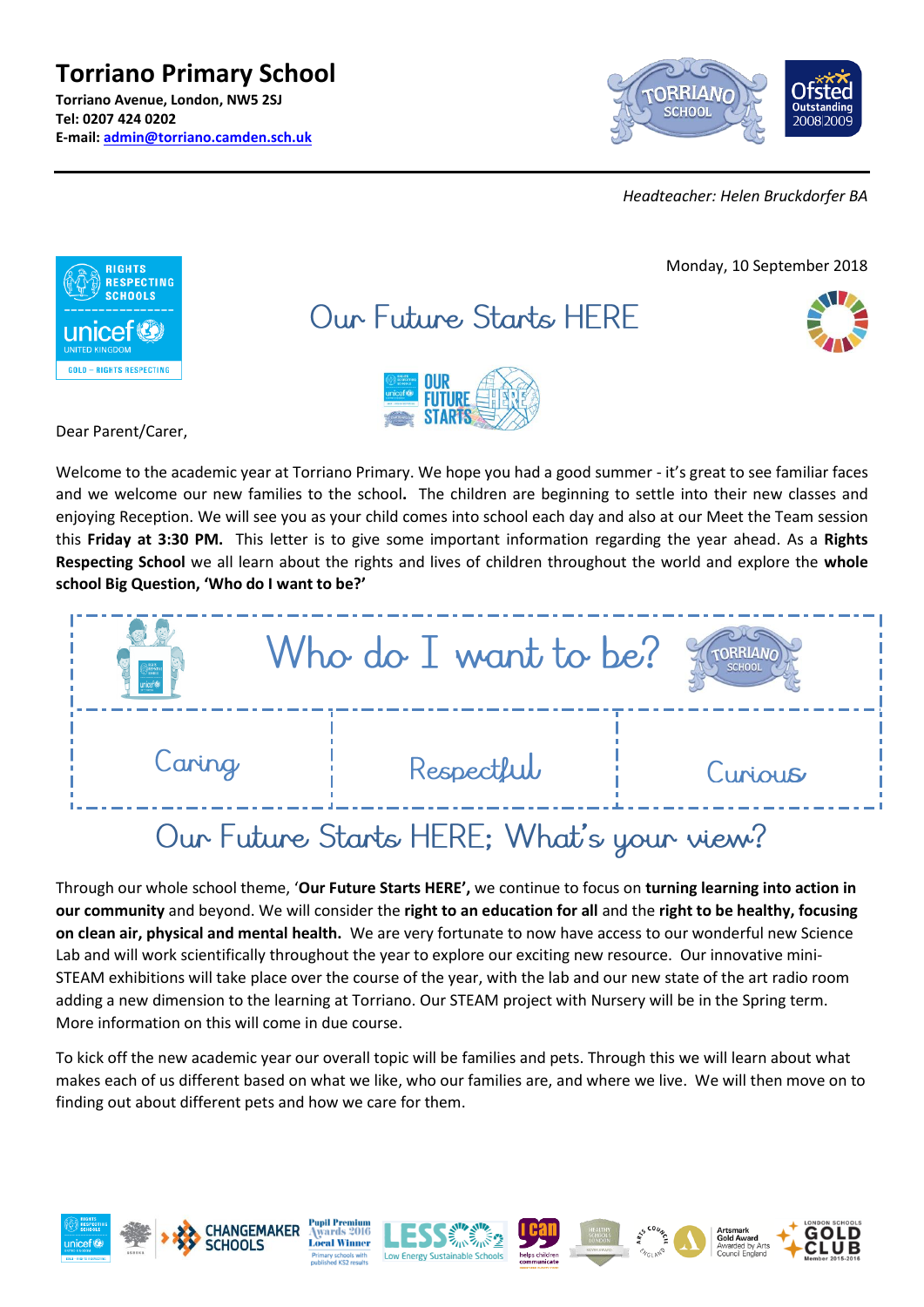## The Reception Team





From Left: Yasmin Ali (Teaching Assistant), Hannah Avis (Reception Class Teacher), Tuula Laurila-Lynch (Early Years Educator), Victoria Brown (Reception Class Teacher), Rana Begum (Nursery Nurse)

## Rights Respecting Children

In class the children are rewarded for following the class charter and whole school values. For Reception the values are being *caring, respectful* and *curious*. A star of the week will also be awarded each day in class – look out for the Brilliant Beetroots (Hannah's class) and the Terrific Turnips (Vic's class).

### Attendance and Punctuality



We are always focused on attendance and punctuality at Torriano. Our morning lessons will start **promptly at 9.05** so please ensure children are at school**.** Please also make sure that your child is at school on time and ready to learn.

# Clothing

We are encouraging all the children in Reception to become independent by looking after their own clothing. We ask all parents to please label all of their child's clothing, which will be kept on their coat pegs. We don't wear shoes inside our Reception so please send your child to school in shoes they can easily take off and put on themselves as they will be moving between the inside and outside areas freely.













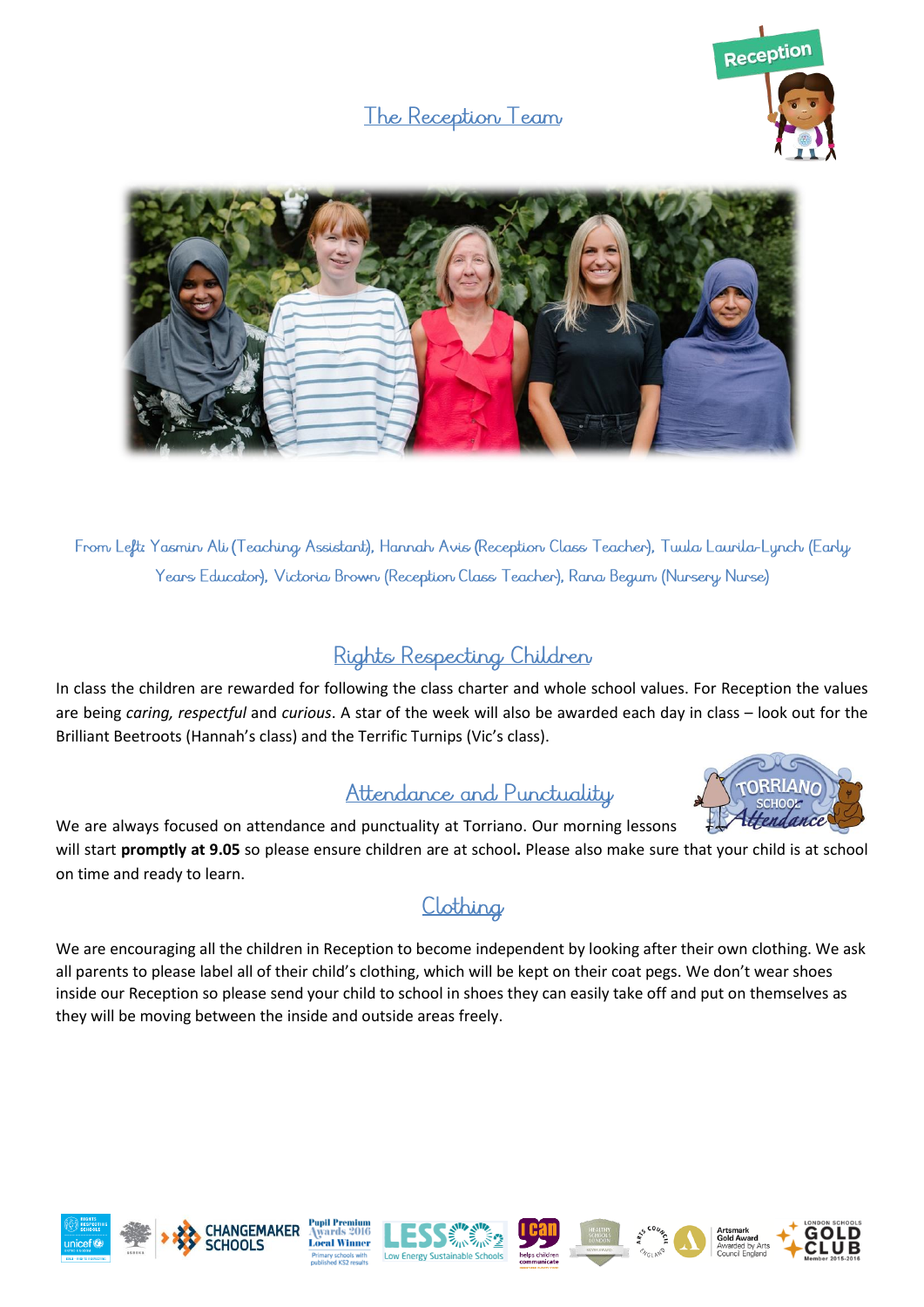# Reading at Home

Reading with your child each day is really important – it has a big impact on their progress and is enjoyable too!

You can help your child to choose a book from the cloakroom and then when at home, make time to sit comfortably together to talk about the pictures and read the story. Your child will love this special time with you and it will help them with their talking and help them learn to read too.

Over the next few weeks, we will read with your child and begin to send levelled books home. We will change their levelled books and leave comments in their monkey book (reading record) regularly. Please leave comments in your child's monkey book too whenever you share stories together. Let us know how they are getting on with reading words and knowing their different phonics sounds.



Phonics lessons take place daily in Reception and form the foundations for learning to read and write. Your child will receive a Decoder Dog Sound Booklet appropriate to the phase of Letters and Sounds they are learning. The books are an opportunity for parents and carers to practise reading with your child and they are also a useful communication tool between scho[ol and home,](http://www.torrianojun.camden.sch.uk/year-groups/reception)  helping you to understand what your child is working on now and what their next steps will be.

We recommend that you use the book for around 5 minutes per day. It can be helpful to set a timer or a target, such as a number of pages, for your child so that they have an achievable goal. When you feel that your child confidently knows all of the sounds and tricky words in the book please return it to the class teacher. They will then work through the booklet with your child and assign the next phase booklet. Please look out for parent workshops about phonics to support you with reading at home.

Torriano book bags will be provided and given out next week to all children. Please remember to bring these bags to school every day and leave them in your child's tray.

Only books and reading records should be kept in the book bag as these are kept and used every day in class, please send their PE kits in a separate bag. Letters may be sent home in these bags so please check your child's bag regularly. Newsletters are sent via email every Friday and will appear on the website.

### PF

PE will take place every **Friday**. Please ensure that your child has the appropriate kit in a PE bag which will stay at school and be sent home every half term. This should include a white top with black/navy shorts, joggers or leggings and trainers / plimsolls. Changing for PE is part of the Early Learning Goals so it is imperative that the children have a PE kit to change into.

## Extended, Hours

If your child is signed up for the extended hours provision, this will begin on September  $17<sup>th</sup>$ . Please ensure payments for this are done either through the Payment Portal or at the Main Office. If you are interested in using this service, but have yet to sign up, please speak to the Main Office.